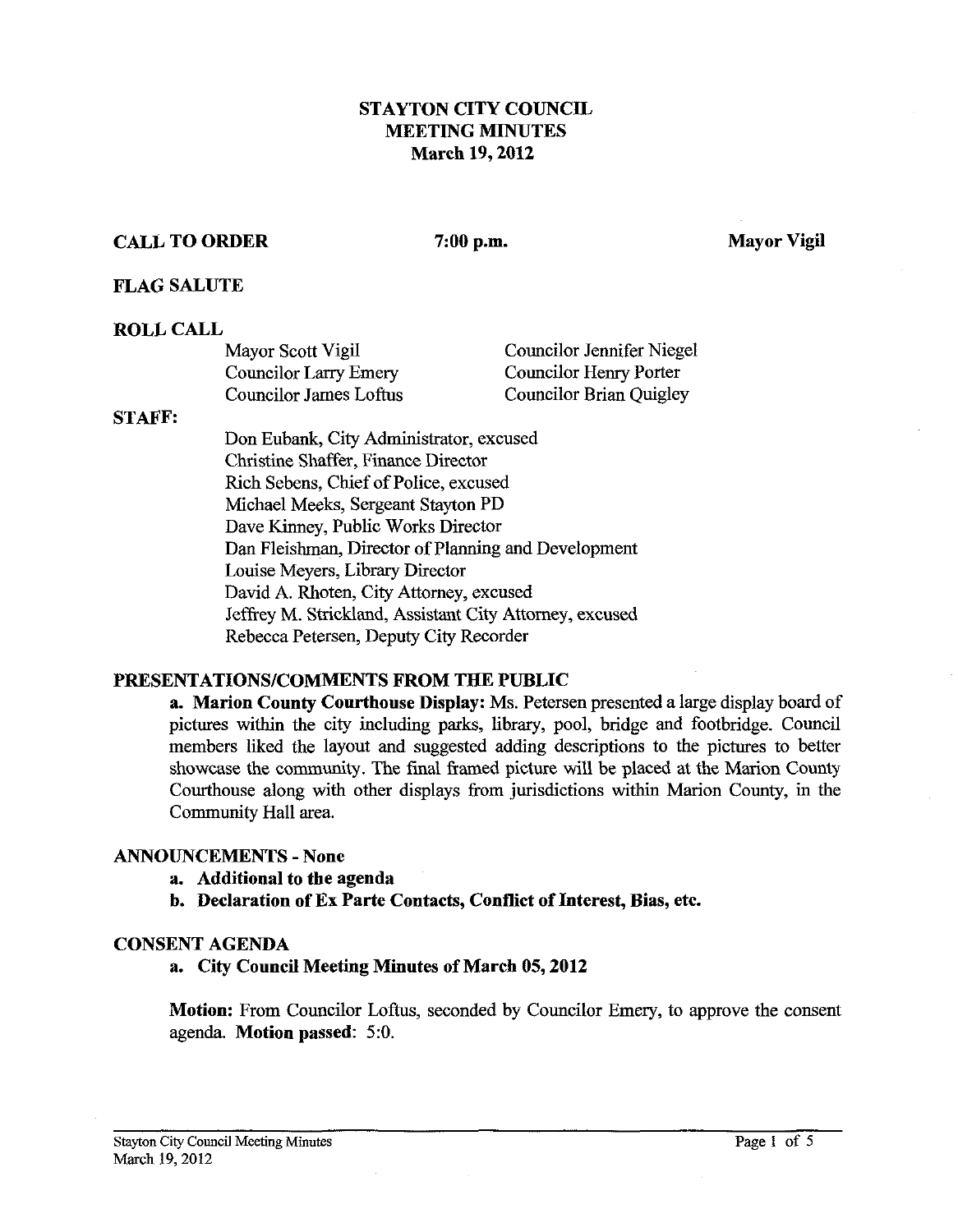### **PUBLIC HEARING**

#### **Amend SMC 17.24.100 Open Space Requirements for Master Planned Developments**

- **a. Commencement of public hearing:** Mayor Vigil opened the public hearing at **7:05** pm and read the opening statement.
- **b. Ex parte contact, conflict of interest, bias, etc:** None
- **c. Staff Report: Mr.** Fleishman reviewed the staff report included in the packet materials. In October 2011, the Council discussed the ownership of open space in the Old Mill Village master planned development (MPD). The City Attorney's interpretation of the code is that it is the sole discretion the City Council to accept open space that is offered to the City by the developer. In the past Staff had interpreted the Code to give the sole discretion to the City Council regarding the open space in a MPD. The amendment requires dedication of the city when the proposed master planned development contains an area designated for a future trail in the Transportation System Plan or Parks Master Plan.
- **d. Proponent's Testimony:** None.
- **e. Opponent's Testimony:** Brent Stevenson. Manager **with** Santiam Water Control District (SWCD) Stavton. Mr. Stevenson stated he was speaking in opposition of the amendment at this time as both the City and the District need to discuss possible impacts on homeowners, farmers, erosion and flooding along the water way and potential legal issues that could arise. The master trails plan is a nice vision but access to take care of them might be difficult, he said.
- **f.** General Testimony: Susan Horvat, Stayton. Ms. Horvat stated going through the land use process it was learned that the City could not take land unless it was offered; now it appears that the City is rewriting the amendment to take the land anyway. It is not agood way to approach the issue of open space and suggested the Council reconsider the amendment as its not the right way to go.
- **g. Questions from the Public:** None.
- **h. Ouestions from the Council:** Councilor Ouigley stated he agreed with Ms. Horvat that it appears as if the City is changing the code to still get the land and asked if the proposed amendment was being changed to benefit the City. Mr. Fleishman stated the amendment would still be at the sole discretion of the City Council as to whether open space dedicated to the City is accepted. The amendment would require that there be the offer from the land owner or developer to the City in the cases where the trails master plan indicates a future trail in or through the property. Mayor Vigil stated his concern was that if the parks master plan calls for a trail through a specific piece of property and the code is amended, the property owner might not be able to develop their property the way they want to. Mr. Fleisbman stated the intent for future trails and transportation plans are general in nature, the purpose is to ensure that connectivity is maintained for a trails system inside the city.

The Code states if a MPD is adjacent to the shore line of the river, Mill Creek or the two ditches then a usable portion of the shore line and reasonable public access shall be part of the open space. In exchange for that the City would reduce the amount of open space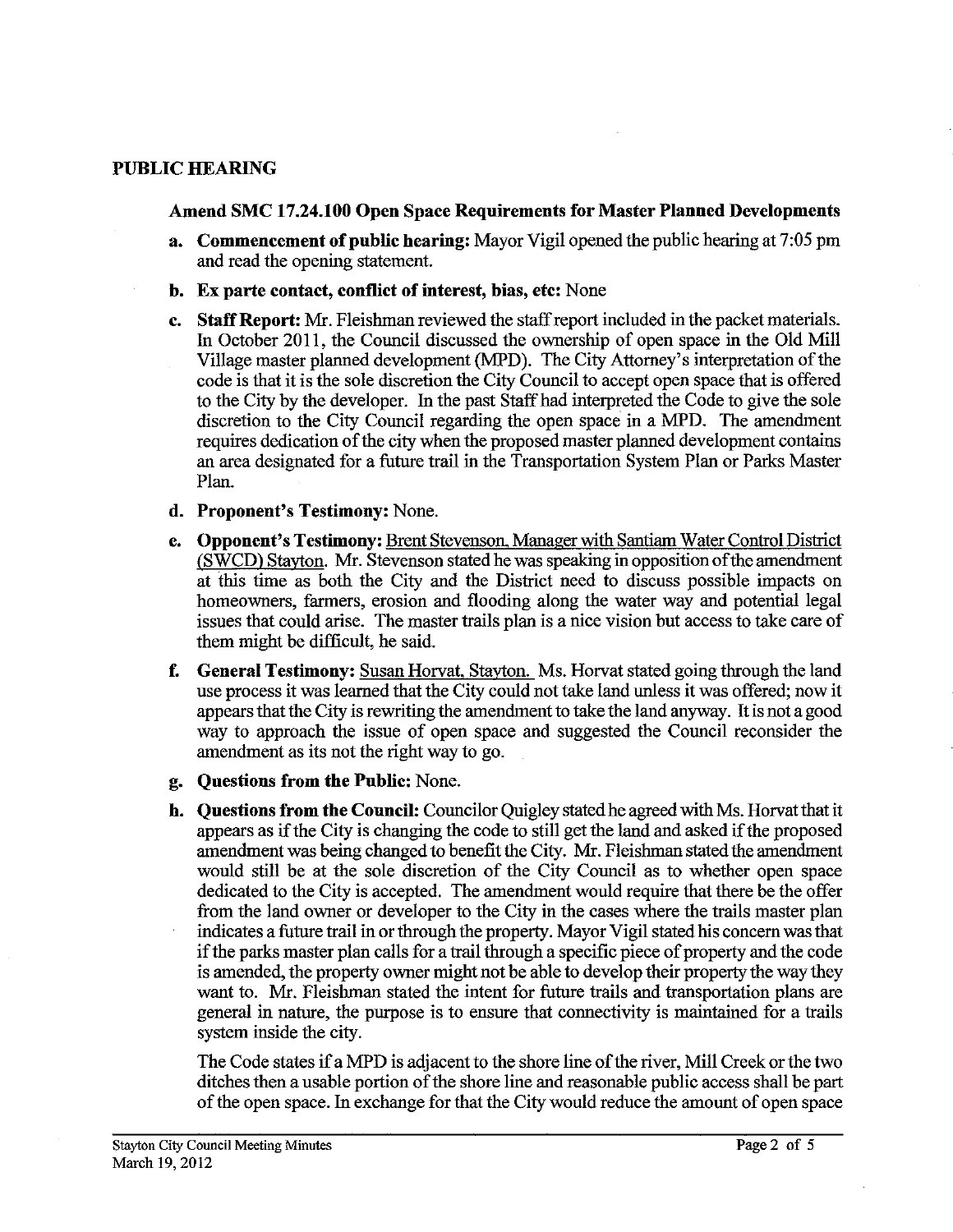required to 20 percent. The amendment would not affect the design of the development as it would not be changing that portion of the Code. In response to a request from Councilor Loftus, Mr. Fleishman verbally outlined the process for those applying for a MPD.

Councilor Niegel suggested reorganizing the amendment to make its intent more clear.

- **i. Staff Summary: None.**
- **j. Close of Hearing:** There being no further testimony, Mayor Vigil closed the public hearing.

### **UNFINISHED BUSINESS** -None.

### **NEW BUSINESS**

### **Ord. 946 Amending SMC 17.24.100 Open Space Requirements for MPD**

- **a. Staff Report: Mr.** Fleishman stated he had nothing further to add to the staffreport, and could make the changes as discussed and bring the draft back at the next meeting.
- **b. Council Deliberation:** Consensus of Council Members was that they would like to see copies of the trails plan and the portions of the Parks Master plan that discuss trials and have staff prepare suggested changes and bring the revisions back to the Council at the next meeting.

**Motion:** From Councilor Quigley, seconded by Councilor Loftus, to continue council deliberations at the next council meeting. **Motion passed: 5:O.** 

### **STAFF/COMMISSION REPORTS**

### **Finance Director's Report**

**a. Monthly Finance Department Report:** Ms. Shaffer stated the city is doing well and revenues are exceeding expenditures.

### **Police Chief's Report**

**a. Statistical Report February 2012:** Sergeant Meeks stated the police department believes the recent string of burglaries has been committed by the same group. Officers have stepped up patrols over the past few weeks and they don't believe any current burglaries are related to the same group. Recently a purse snatching took place at Safeway, the purse was recovered and the juvenile suspect got away but has been identified from store video. A robbery took place at Subway recently, the suspect got away but was visible on store video.

### **Public Works Director's Report**

**a. February 2012 Operating Report: Mr.** Kinney explained measures that were taken as a result of recent street flooding issues. Roots in the storm sewer in the Sixth & Pine Street area were determined to be a problem, a few trees causing the problem will be removed and the pipe cleaned out. Fifteenth & Burnett Street will be more long term as meetings with property owners need to take place to discuss long term issues to alleviate floodmg. In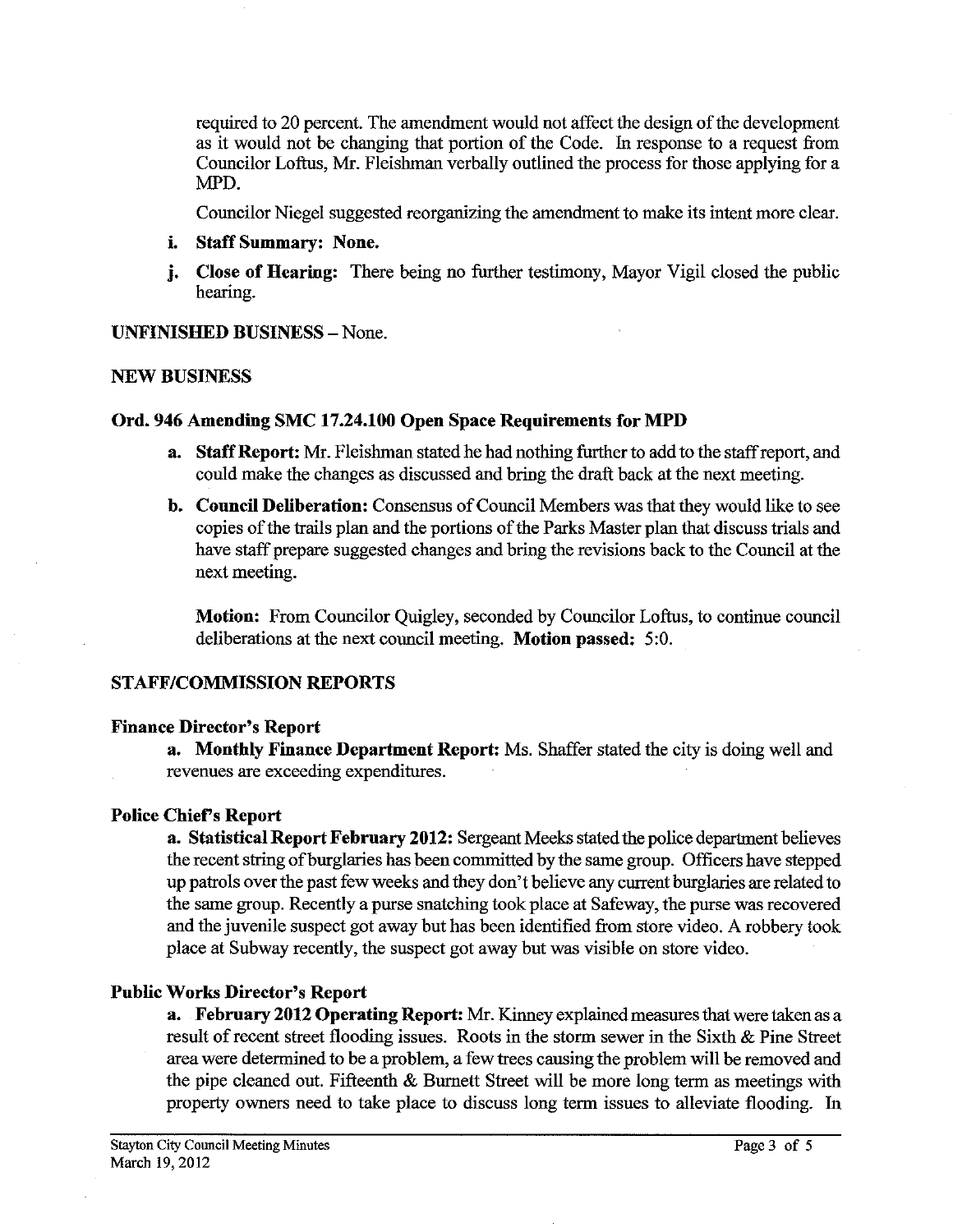response to a question fiom Councilor Loftus regarding Sixth Avenue issues, Mr. Kinney explained street work that would commence next week to repair Sixth Avenue in front of St. Mary's School. New catch basins will be put in to alleviate ponding, and a full street overlay will be budgeted for next fiscal cycle, he said.

**b. Tenth Avenue Improvements Update:** Mr. Kinney presented an overview of the Tenth Avenue project. Project funding, project schedule, pavement widening, A/C Overlay and E. Santiam pavement widening were discussed. Councilor Loftus suggested utilizing the city newsletter to alert citizens of the possible traffic congestion areas during construction.

### **Pool Manager's Report**

**a. February 2012 Operating Report:** Ms. Meeks stated pool memberships had gone up as well as daily receipts.

### **Library Director's Report**

**a. February 2012 Activities/Statistics:** Ms. Meyers stated all was well at the Library facility.

### **PRESENTATIONSICOMMENTS FROM THE PUBLIC**

**a. James Wampler:** From the audience, Mr. Wampler stated when the Trails Plan was adopted by the Council it was a dream plan and not a master plan.

### **BUSINESS FROM THE CITY ADMINISTRATOR** - None.

### **BUSINESS FROM THE MAYOR** - None.

### **BUSINESS FROM THE COUNCIL**

Councilor Quigley read a letter he had written regarding the Toast of Stayton event, how the event Accentuated the Positive, was well planned, well attended, generated approximately \$16,000 for the Library, and without the hard work and efforts of Stephanie Jorgensen, city staff and community volunteers the event would not have been as successful. He hoped the event continues to grow and be an annual one.

### **ADJOURN**

There being no further business, the meeting was adjourned at **8:25** pm.